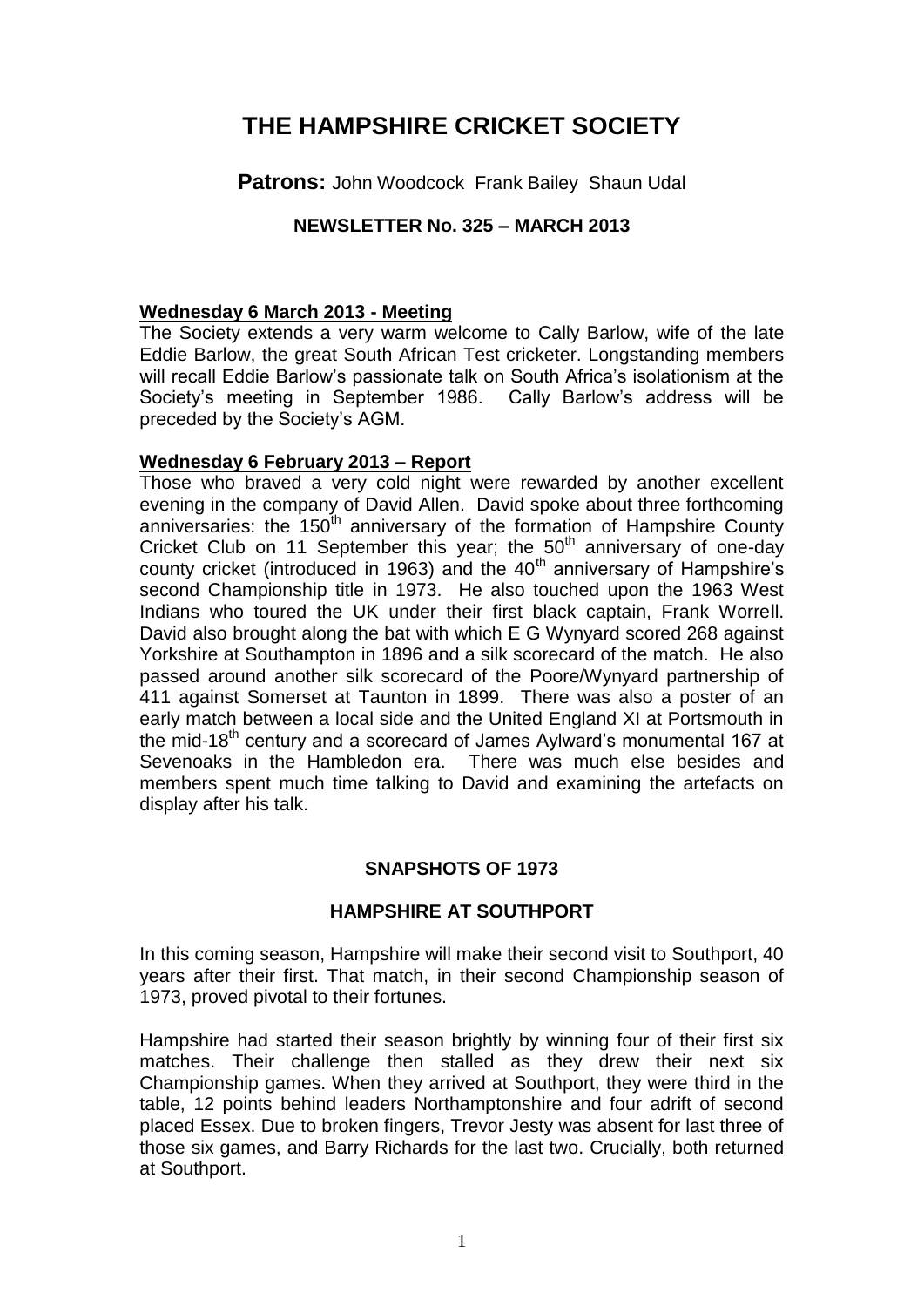Richard Gilliat won the toss and asked Lancashire to bat on a slow pitch. His decision seemed to have misfired when the home side made their way to 154 for two in mid-afternoon. Thereafter, though, wickets fell in a clatter and they were bowled out just after tea for 214. All the Hampshire bowlers shared the spoils, chief among them Lancashire born Tom Mottram (three for 32).

Richards and Gordon Greenidge then batted carefully to close of play, when the score stood at 74 without loss. Peter Lever only bowled four overs before sustaining a side injury. The pair made hay the next morning. They raced along to post 200 for the first wicket in a total of 169 minutes in 57.4 overs. Richards was dismissed for 128. *Wisden* commented that his innings included many majestic cover drives. Greenidge eventually fell for153 in four hours. Hampshire then suffered a minor collapse before Peter Sainsbury (45 not out) marshalled the tail to enable Gilliat to declare at 388 for nine. Facing a deficit of 174 Lancashire fell to the swing of Jesty (five for 24). In one spell of eight balls he took four wickets without conceding a run. Only David Lloyd (54) offered any resistance. During the match both Richards and Greenidge reached 1,000 runs for the season. Hampshire returned to the top of the table where they were to remain for the rest of the season. They won five of their remaining seven matches.

#### **BOB HERMAN AND TOM MOTTRAM**

Perhaps the most endearing feature of the 1973 season was the success of Hampshire's opening bowling attack of Bob "Lofty" Herman and Tom "The Pink Panther" Mottram. On paper, they did not seem to pose a significant threat to their opponents. And yet they came into the season with a track record of working together successfully. They had first paired up in four matches in 1972. On the first occasion, they bowled out Ian Chappell's Australians for 191 (Herman  $4 - 53$ ; Mottram  $3 - 45$ ). Two months later, in their first Championship outing they bowled the County to victory against Worcestershire at Portsmouth (Herman 4 – 28; Mottram 5 – 45). After playing a part in Hampshire's win at Hove, they then bowled out a strong Kent batting line up for 179 at Folkestone (Herman  $5 - 55$ ; Mottram  $5 - 80$ ). They clearly possessed an intangible chemistry.

They complemented each other perfectly. Both obtained bounce; Herman moved the ball away, Mottram bowled very straight and nipped it about off the seam. Mike Taylor was Herman's preferred opening partner in the first two Championship matches. Tom Mottram was not selected. However, from the moment they teamed up against Yorkshire at Headingley they were the bane of opening batsmen. In 17 matches (Mottram was injured at Tunbridge Wells), they conceded only one century partnership for the first wicket (by Geoff Greenidge and Jerry Morley at Hove) and just four more of over fifty. Only three opening batsmen, Geoffrey Greenidge and Jerry Morley (both of Sussex) and Gloucestershire's left-handed Sadiq Mohammad scored a century. In fact, the latter did it twice: 109 at Bristol and 170 at Bournemouth. There was no match where the pair carried all before them but they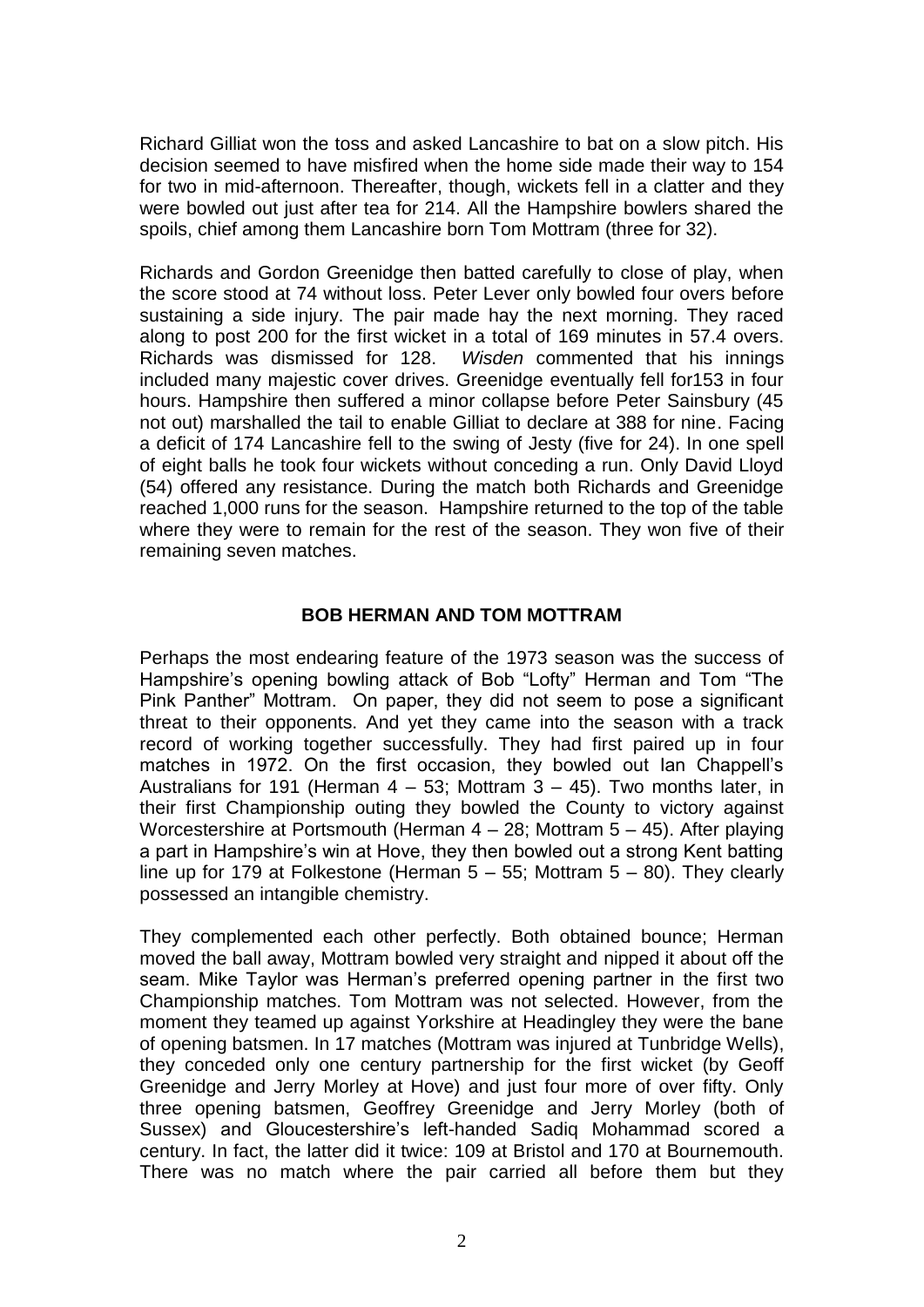continually opened the door ajar to allow the other bowler to go about their work from an advantageous position. Herman's best performance was five for 49 in the opening championship match at Leicester. It was one of the few games Hampshire were in danger of losing. After Richard Gilliat had set the home side 261 in 210 minutes, they looked to be winning at 202 for three. However, Herman then took three wickets to check their progress and they finished 35 runs short. Mottram's best was six for 63 in Warwickshire's second innings at Coventry. As Warwickshire defended attritionally, (their 207 occupied 118 overs), he made the crucial breakthrough with three for four in 15 balls. It was Tom Mottram who also produced the season's champagne moment. Tall, angular and seemingly unathletic he produced a stunning dive to his right to hold an amazing caught and bowled off Ray Virgin in the first innings of the crucial encounter against Northamptonshire at Northlands Road. Herman finished the championship season with 63 wickets (avge. 23.76) and Mottram 57 (avge. 22.00).

#### **MIKE TAYLOR**

Mike Taylor, released by Nottinghamshire at the end of the previous season at the age of 30, proved to be an inspired signing. Like Tom Mottram, though with lesser bounce and pace, he bowled very straight and moved the ball off the seam. He ended the season with 63 wickets (avge. 19.33) in the championship, the same number as Bob Herman. He was a dynamo in Hampshire's engine room. He made eye catching, crucial contributions in no fewer than eight of the county's 19 matches en route to the title: 33 not out and 4 for 39 in the first win of the season against Sussex at Southampton, 50 at Leeds in the next match (also won), when he accompanied Gordon Greenidge (196 not out) in a game changing seventh wicket partnership of 113, match figures of 9 for 90 in a rain affected draw at Tunbridge Wells, 5 for 65 in a drawn encounter with Glamorgan at Portsmouth, match analyses of 7 for 76 in the win at Worcester, 4 for 40 in the Essex first innings at Portsmouth (drawn), 4 for 30 to bring a hasty conclusion to Northamptonshire's first innings in that never-to-be-forgotten game at Southampton, 49 and 37 not out when his former County were massacred by 295 runs at Bournemouth, and 7 for 53 in Gloucestershire's first innings at Bournemouth. Later in the latter match, he was at the wicket with Peter Sainsbury when Hampshire gained the batting point which secured the championship. Hardened professional that he was, Mike Taylor must still have felt he was in dreamland. This most approachable and affable men went on, of course, to give the county wonderful service as player, assistant secretary and marketing manager until 2002.

# **RICHARDS AND GREENIDGE**

Barry Richards and Gordon Greenidge recorded six century opening partnerships in 1973, three of which were over 200. Of all those partnerships, three laid down the foundations of victory. On the first morning at Coventry, the pair put on 119; the century coming off in just 81 minutes. After Greenidge's dismissal for 56, Richards delivered a masterclass racing to 240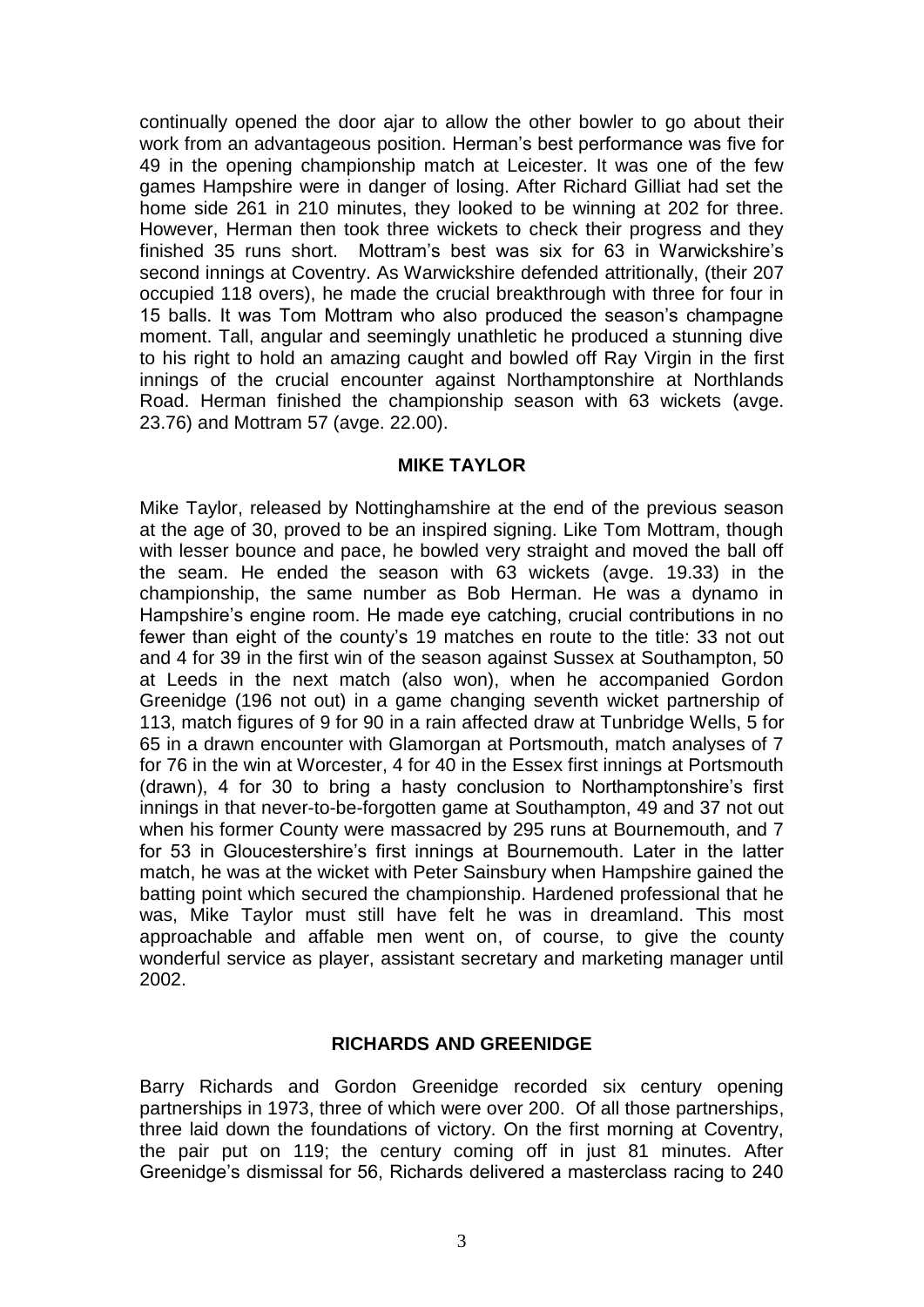out of 370 whilst he was at the wicket. It was to remain his highest score in this country. The eventual win, by seven wickets, took Hampshire to the top of the table for the first time in the season (on 8 June).

In the match after Southport, they started Hampshire's second innings at Worcester with a stand of 139 (Richards 82; Greenidge 104). Hampshire posted 302 for four in just three hours, thus enabling Richard Gilliat to set Worcestershire 316 to win in four hours. Hampshire bowled them out for 124. **Mike Taylor** took four for 17, claiming all of his wickets in 17 balls, and **Peter Sainsbury** (three for 3). Both Sainsbury and Trevor Jesty had been able to bowl only six overs between them in Worcestershire's first innings because of stomach upsets.

Notwithstanding their brilliant batting throughout the summer, their fielding at slip was outstanding and did as much as any other factor to secure the championship. At first slip, Richards claimed 35 catches in 17 matches; at second slip, Greenidge held 36 in 20. Greenidge had volunteered to field at slip as a result of a post-match conference after catches had been floored in the drawn, rain affected, match at Bristol. Richards had been absent. In the next match at Swansea, Greenidge held two blinders to dismiss Tony Lewis and Roger Davis and remained in the slip cordon upon Richards' return. **Bob Stephenson** also dismissed 63 batsmen (58 ct; 5 st) behind the wicket. In all matches, he was the country's joint leading 'keeper (with David Bairstow). The rest of the side held 88 catches. Desmond Eagar described the collective effort as "probably the best fielding side Hampshire has ever had".

# **TREVOR JESTY**

Trevor Jesty's bowling figures at Southport marked the third improvement in his career best during the summer. He had previously taken five for 30 in the drawn match at Leicester and five for 27 in a 5 wicket win at Swansea respectively.

#### **NEXT MONTH**

A look at 1973 recalling the captaincy of Richard Gilliat, the all-round skills of Peter Sainsbury and David O'Sullivan's incredible climax to the season.

#### **RECOLLECTIONS OF THE SOUTH AFRICANS AGAINST HAMPSHIRE 1955 – 1965**

January was a sad month for the cricket fraternity. After the passing of Tony Greig and Christopher Martin-Jenkins at the turn of the year, the South Africans Neil Adcock and Peter van der Merwe died in January. They were followed by Frank Keating, one of the most readable and entertaining of all cricket writers.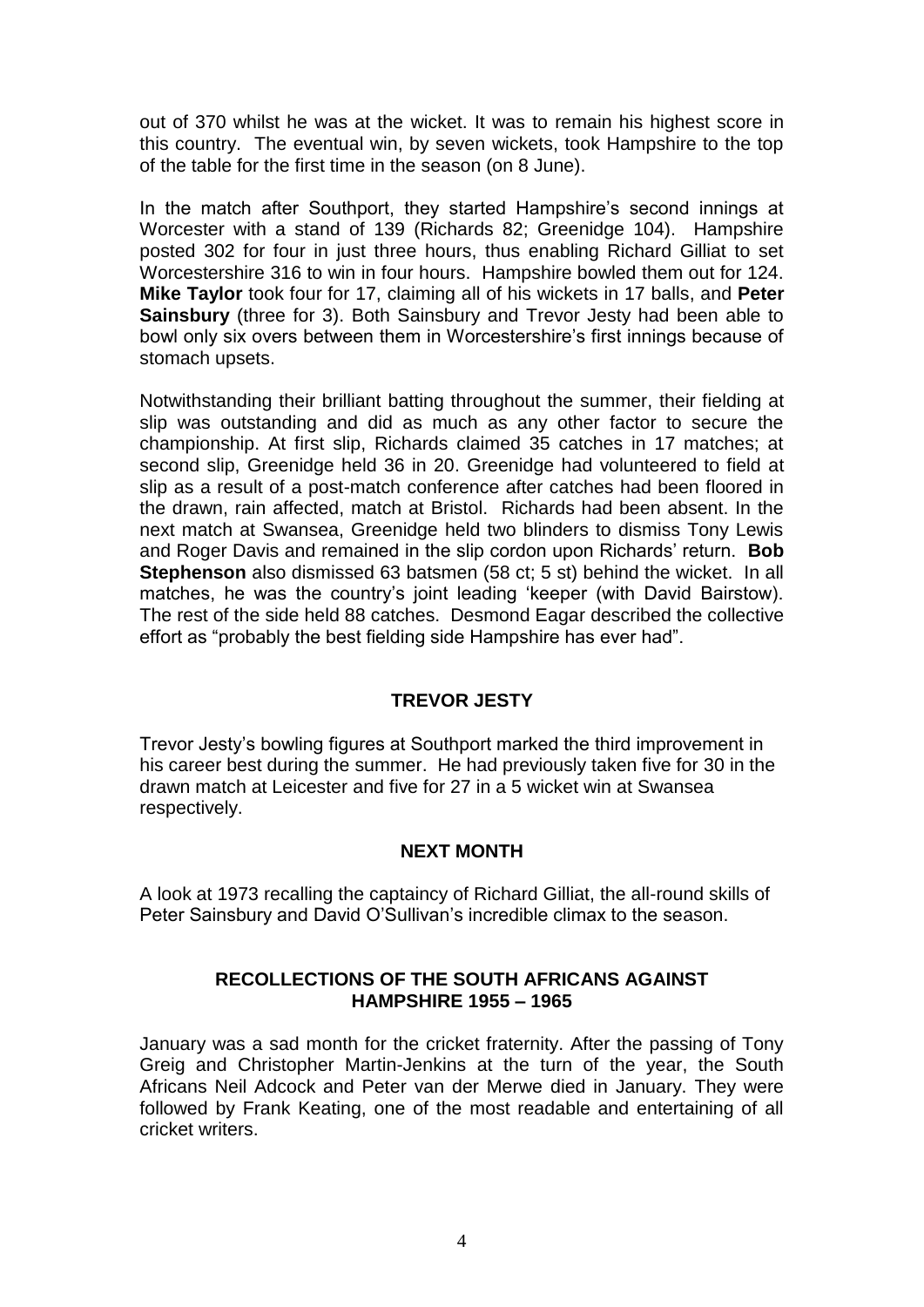On his two tours of England in 1955 and 1960, the hostile Adcock never played against Hampshire. The star of the South African side against the County in both years was the off-spin bowler, Hugh Tayfield. In 1955 he returned figures of six for 86 and eight for 40 as the tourists won by 275 runs before lunch on the third day. In 1960, he took five for 66 and six for 78. On that occasion South Africa won by nine wickets. Tayfield therefore claimed 25 wickets for 270 runs (average 10.8) in the two matches.

Peter van der Merwe was the South African captain in 1965 and played in one of the most exciting of all tourists' fixtures at the County Ground. The first day (Saturday) was memorable for glorious sunshine and Geoff Keith's 101 not out, his only century for Hampshire. Bryan Timms scored 80, as the pair added 143 in 152 minutes. Hampshire declared at their close of play with 286 for seven on Monday. The South Africans were then hypnotised by Derek Shackleton. He took wickets in his second, third and fourth overs. Van der Merwe was then run out for one. At one stage, the tourists were 31 for six, but thanks to Ali Bacher (74) they finally reached 133. The 41 year old Shack finished with six for 29.

Two wickets then fell to Alan Wassell, including Bacher for a duck, at the start of the South African second innings. However, Eddie Barlow (129) and Denis Lindsay (30) then added an unbeaten 136 by close of play. On overcast Tuesday, Graeme Pollock played one of the great cameos ever seen at Northlands Road. He thrilled his audience by scoring 96 in only 66 minutes. The innings included three sixes and 15 fours, and 24 off one over from Wassell. The slow left-armer persevered and finished with five for 135 (eight for 152 match) when the declaration came at 354 for nine. Van der Merwe made 30 before being trapped lbw by Shackleton. Hampshire were set 202 in 155 minutes, but were hanging on grimly at the end on 87 for eight. Keith was again to the fore on 21 not out. It had been a remarkable turn round of events.

#### **FRANK KEATING**

The death of Frank Keating was rightly greeted by purple prose from his colleagues, old and new, in the print media. He reserved his best work for two of his Gloucestershire favourites, Tom Graveney and Arthur Milton. His book *Another Bloody Day in Paradise*, an account of the MCC tour to the West Indies in 1981, was also outstanding. There must be something in the air that makes west country cricket writers men apart: Crusoe, Alan Gibson and Frank Keating. There is a unique warmth, perception, generosity and humour about their work. Happily, Vic Marks and Stephen Chalke maintain the tradition. We must not forget David Foot, though his appearances are now becoming more infrequent. Peter Roebuck also deserves mention, though he was from a slightly different mould.